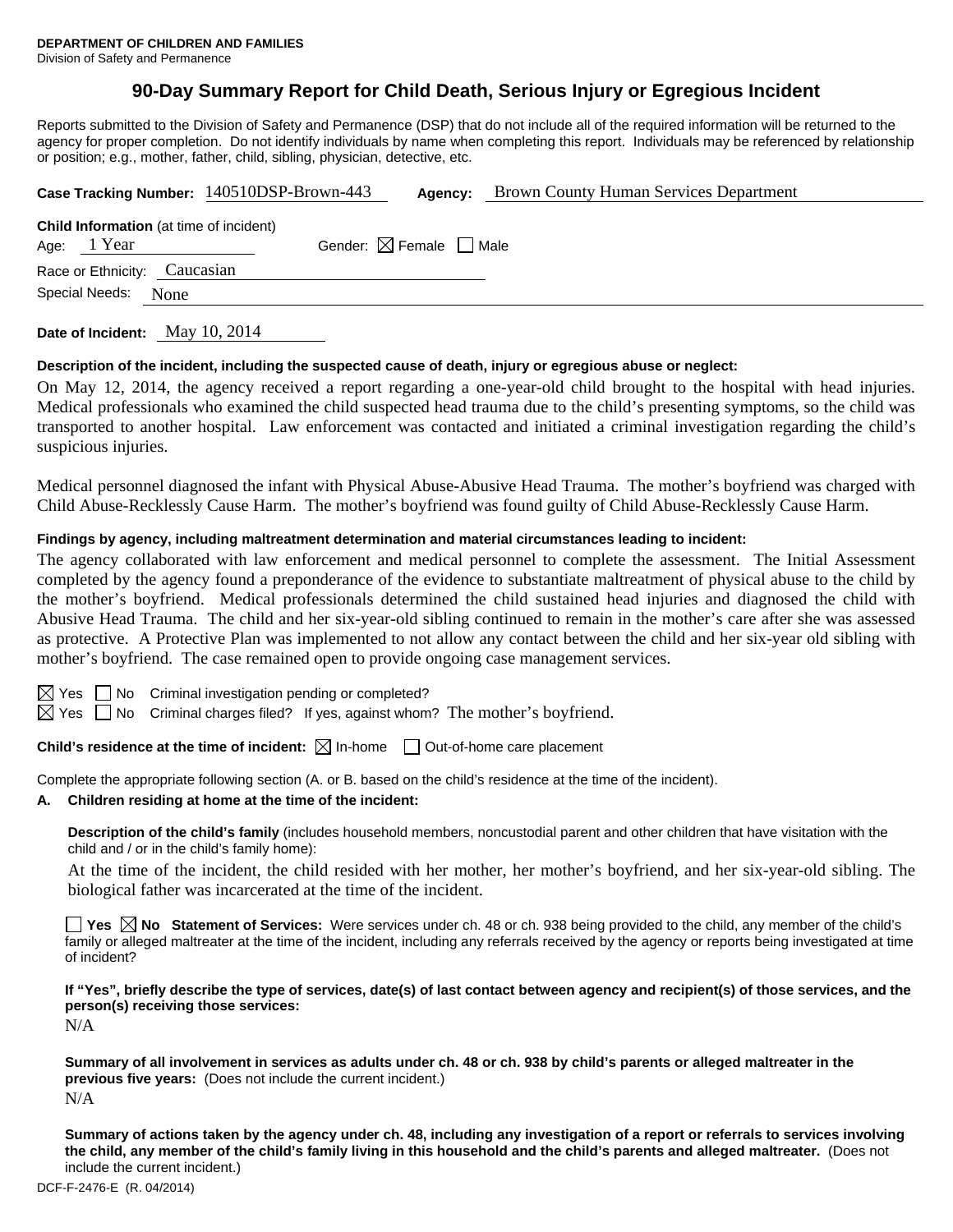(Note: Screened out reports listed in this section may include only the date of the report, screening decision, and if a referral to services occurred at Access. Reports that do not constitute a reasonable suspicion of maltreatment or a reason to believe that the child is threatened with harm are not required to be screened in for an initial assessment, and no further action is required by the agency.) On May 26, 2009, the agency screened-out a CPS Report.

On October 10, 2009, the agency screened-in a CPS Report alleging sexual abuse to a twelve-year-old child by the alleged maltreater. An assessment was completed by the agency and the allegation of sexual abuse was unsubstantiated.

On November 1, 2010, the agency screened-in a CPS Report alleging physical abuse of a three-year-old child by the alleged maltreater. An assessment was completed by the agency and the allegation of physical abuse was unsubstantiated.

On April 7, 2011, the agency screened-in a CPS Report alleging sexual abuse of a three-year-old child by the alleged maltreater. An assessment was completed by the agency and the allegation of sexual abuse was unsubstantiated.

On December 9, 2011, the agency screened-out a CPS Report.

On April 11, 2012, the agency screened-out a CPS Report.

On May 11, 2012, the agency screened-in a CPS Report alleging neglect of a five-year-old, a four-year-old and a one-yearold child by the alleged maltreater. An assessment was completed by the agency and the allegation of neglect was determined "unable to locate sources."

On October 17, 2012, the agency screened-in a CPS Report alleging neglect of a five-year-old, a four-year-old and a oneyear-old child by the alleged maltreater. An assessment was completed by the agency and the allegation of neglect was substantiated. The children were deemed safe and the agency closed the case.

#### **Summary of any investigation involving the child, any member of the child's family and alleged maltreater conducted under ch. 48 and any services provided to the child and child's family since the date of the incident:**

The agency collaborated with law enforcement and medical personnel to complete the assessment. The Initial Assessment completed by the agency found a preponderance of the evidence to substantiate maltreatment of physical abuse to the child by the mother's boyfriend. Medical professionals determined the child sustained head injuries and diagnosed the child with Abusive Head Trauma. The child and her six-year-old sibling continued to remain in the mother's care after she was assessed as protective. A Protective Plan was implemented to not allow any contact between the child and her six-year old sibling with mother's boyfriend. The case remained open to provide ongoing case management services.

## **B. Children residing in out-of-home care (OHC) placement at time of incident:**

**Description of the OHC placement and basis for decision to place child there:** N/A

**Description of all other persons residing in the OHC placement home:** N/A

**Licensing history:** Including type of license, duration of license, summary of any violations by licensee or an employee of licensee or other actions that constitute a substantial failure to protect and promote the welfare of the child. N/A

| Summary of any actions taken by agency in response to the incident: (Check all that apply.) |  |
|---------------------------------------------------------------------------------------------|--|
|---------------------------------------------------------------------------------------------|--|

| $\boxtimes$ | Screening of Access report                           | Attempted or successful reunification    |
|-------------|------------------------------------------------------|------------------------------------------|
| $\boxtimes$ | Protective plan implemented                          | Referral to services                     |
| $\boxtimes$ | Initial assessment conducted                         | Transportation assistance                |
|             | Safety plan implemented                              | Collaboration with law enforcement       |
|             | Temporary physical custody of child                  | Collaboration with medical professionals |
|             | Petitioned for court order / CHIPS (child in need of | Supervised visitation                    |
|             | protection or services)                              | Case remains open for services           |
|             | Placement into foster home                           | Case closed by agency                    |